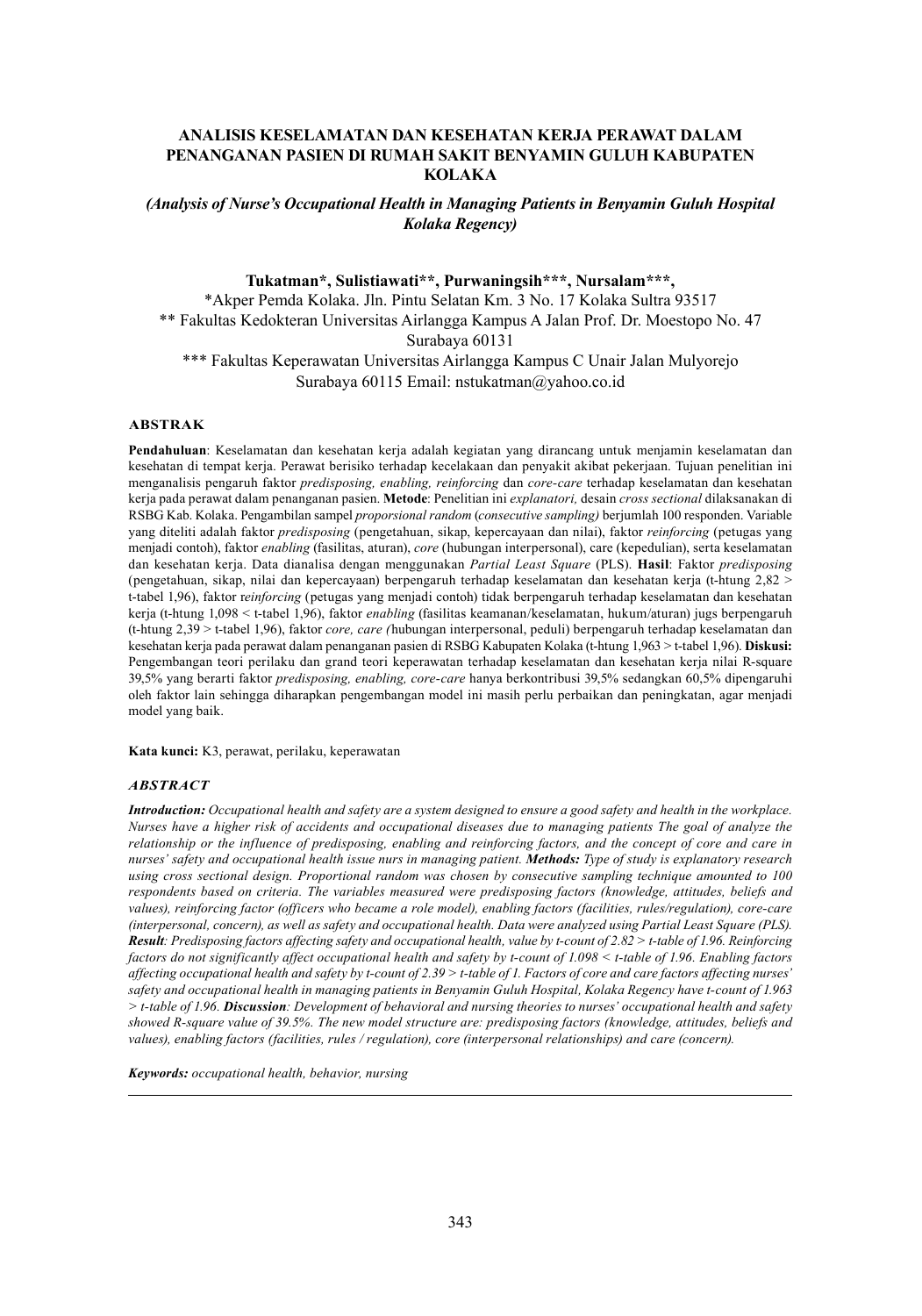## **PENDAHULUAN**

Perawat adalah tenaga kesehatan yang paling besar jumlahnya dan paling lama kontak dengan pasien, sehingga sangat berisiko dengan pekerjaannya, namun banyak perawat tidak menyadari terhadap risiko yang mengancam dirinya, melupakan keselamatan dan kesehatan kerja (K3).

Data WHO (2004): Dari 35 juta pekerja kesehatan bahwa 3 juta terpajan patogen darah (2 juta terpajan virus HBV, 0.9 juta terpajan virus HBC dan 170.000 terpajan virus HIV/ AIDS). Probabilitas penularan HIV setelah luka tusuk jarum suntik yang terkontaminasi HIV 4: 1000. Risiko penularan HBV setelah luka tusuk jarum suntik yang terkontaminasi HBV 27-37: 100. Penelitian terhadap perawat perinatologi di RSUD Tugurejo Semarang, dalam satu tahun terakhir perawat mengalami kecelakaan kerja (tertusuk jarum) tertinggi 14 kali (Kurnia, 2013). Perawat dan pekarya kesehatan di RSI Malang, 100% tidak menggunakan *handscoen* saat mengambil sampel dahak, dan 90% tidak menggunakan sarung tangan (handscoen) saat memasang infuse (Heny, 2005).

Penyakit Akibat Kerja (PAK) dan Kecelakaan Kerja (KK) pada petugas kesehatan dan non kesehatan di Indonesia belum terekam dengan baik, data kecelakaan di Rumah Sakit belum ada laporannya. Hasil survei Nopember 2014, dalam rentang tahun 2009 sampai tahun 2011, terdapat 2 orang perawat di Ruangan Interna menderita penyakit Hepatitis, diduga tertular dari pasien, kemudian dilanjutkan dengan survei pada bulan Januari 2015 di Ruang ICU dan Interna, pada 10 perawat hasilnya pencapaian rata-rata keselamatan dan kesehatan kerja perawat di Rumah Sakit Benyamin Guluh Kab. Kolaka adalah 56%, yang artinya K3RS belum optimal (Standar Kemenkes MFK dan PPI 100%).

Penelitian tentang K3RS sudah banyak dilakukan namun analisis K3RS pada perawat dalam penanganan pasien dengan pendekatan teori precede-proceed dan teori model core, care dan cure belum pernah dilakukan, sehingga dengan pengembangan ini diharapkan keperawatan lebih berkembang lebih maju

dalam kaitannya keselamatan perawat dan keselamatan pasien.

### **BAHAN DAN METODE**

Desain penelitian ini adalah cross sectional yaitu desain penelitian analitik yang bertujuan mengetahui hubungan antar variabel independen dan variabel dependen. Dilaksanakan di RSBG Kab. Kolaka dari tanggal 12 Maret sampai dengan 12 April 2015. Populasi penelitian ini adalah seluruh perawat yang bekerja di RSBG Kabupaten. Kolaka. Penarikan sampel secara proposional random sampling dengan kriteria inklusi dan inklusi. Sampel terdiri dari 100 orang perawat. Pengukuran variabel independen dan dependen faktor *predisposing* (pengetahuan, sikap kepercayaan dan nilai), faktor *reinforcing* (petugas yang menjadi contoh K3RS), faktor enabling (fasilitas dan aturan) serta faktor corecare (hubungan interpersonal dan kepedulian diukur dengan menggunakan kuesioner. Variabel dependen yaitu K3RS (mencuci tangan, memakai handscoen, memakai masker, memakai *apron*, pengelolaan benda tajam dan pengelolaan lingkungan) diukur dengan kuesioner. Data dianalisis secara multivariat dengan menggunakan program PLS-Smart versi 3.0 untuk mengetahui pengaruh faktor predisposing, reinforcing, enabling dan corecare terhadap keselamatan dan kesehatan kerja pada perawat. dan menguji hipotesis.

# **HASIL**

Uji validitas konstruk dengan indikator formatif dapat dilakukan dengan melihat tstatistics pada *outer* weight, di mana suatu indikator dikatakan valid jika memiliki nilai tsattistics > t-tabel, dengan alfa 5% (two-tailed) diketahui nilai t-tabel adalah 1,96. Berikut adalah nilai t-statistics dari masing-masing indikator pada variabel penelitian.

Hasil nilai outer weigh menunjukkan bahwa ada satu indikator yaitu kepedulian yang memiliki nilai *t-statistics* <  $1,96$ sehingga konstruk care tidak lulus uji validitas konstruk, namun indikator ini merupakan indikator refleksif, walaupun tidak memenuhi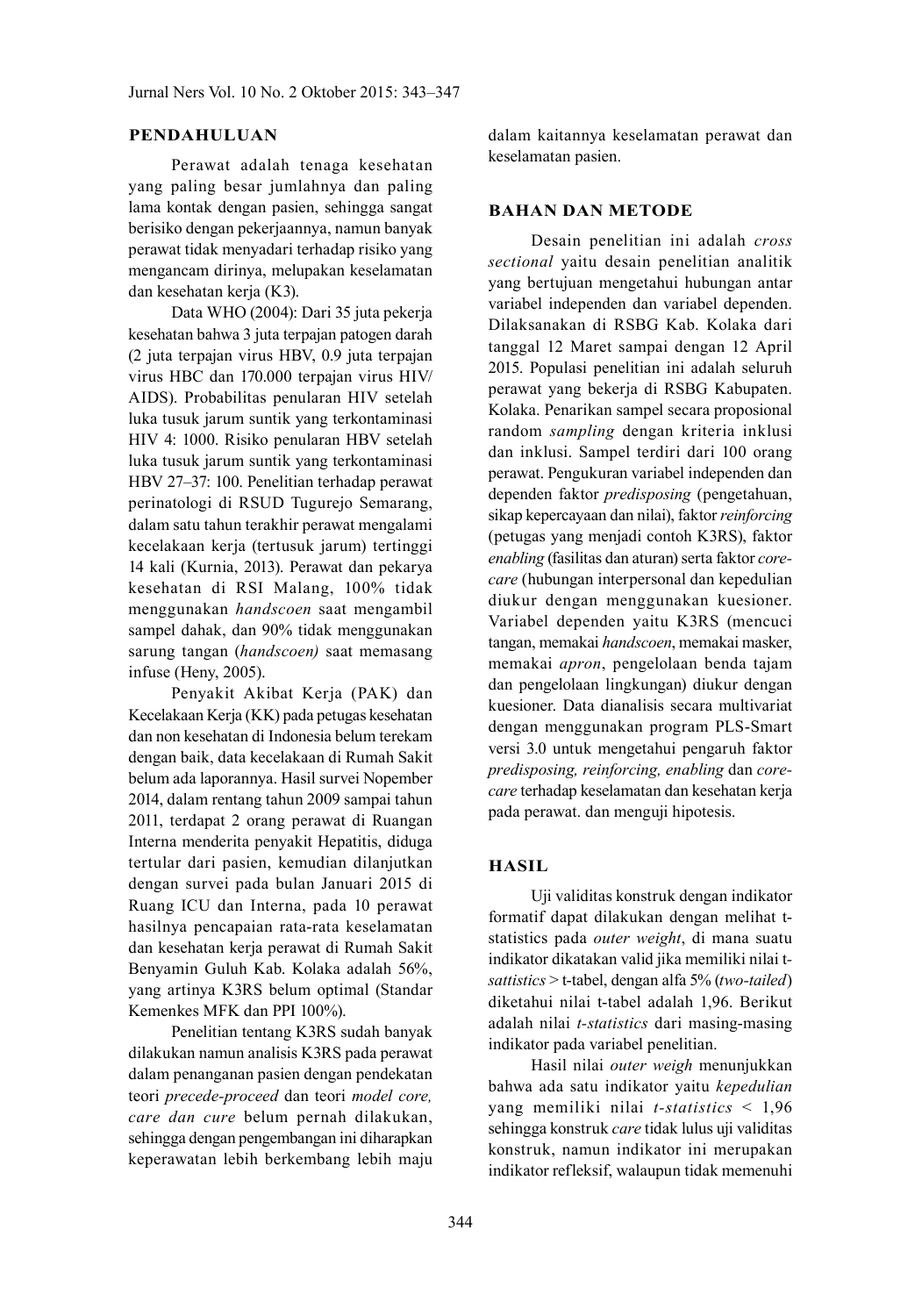uji validitas konstruk (vaitu terdapat salah satu atau lebih indikator yang tidak signifikan) indikator tersebut tetap dapat dilanjutkan dalam model struktural, karena perubahan indikator reflektif tidak menyebabkan perubahan konstruk, serta menghilangkan satu indikator tidak akan mengubah makna konstruk (Ghozali, 2012).

## PEMBAHASAN

Faktor *predisposing* (pencetus) (pengetahuan, sikap. Kepercayaan dan nilai) pada perawat terhadap K3RS yaitu memiliki hubungan yang sangat berpengaruh terhadap keselamatan dan kesehatan kerja pada perawat dalam penanganan pasien di RSBG Kab. Kolaka, bahkan faktor ini bila dilihat dari nilainya merupakan faktor yang paling dominan mempengaruhi K3RS, berdasarkan hasil uji PLS nilai dari seluruh komponen berkorelasi sangat baik, sedangkan nilai tertinggi pada indikatornya adalah komponen kepercayaan, artinya bahwa kepercayaan memiliki nilai yang sangat baik dan memiliki pengaruh yang sangat baik terhadap perilaku seseorang, sedangkan nilai untuk pengetahuan adalah yang paling rendah. Kepercayaan merupakan keyakinan terhadap sesuatu,



Gambar 1. Diagram jalur hubungan *predisposing reinforcing enabling, core, care dengan* keselamatan dan kesehatan kerja pada perawat.

kepercayaan bersifat abstrak, sebagai contoh seseorang yang memiliki agama yaitu mereka percaya dan yakin bahwa suatu saat akan ada yang disebut kiamat, walaupun belum pernah melihat dan merasakan mereka yakin bahwa hal itu ada, maka dengan demikian mereka berusaha untuk berbuat yang terbaik untuk menghadapi hal tersebut. Kepercayaan inilah yang mendasari perilaku perawat bahwa K3 sangat penting dan sangat berarti untuk dirinya, sehingga mereka berperilaku yang baik terhadap pelaksanaan K3RS.

Faktor *reinforcing* (pendorong) (petugas yang menjadi contoh) pada perawat terhadap K3RSHasil uji statistik nilai faktor *reinforcing* (petugas yang menjadi contoh) ini tidak berpengaruh terhadap keselamatan dan kesehatan kerja pada perawat dalam penanganan pasien di RSBG Kabupaten Kolaka, dengan nilai t-hitung  $1,098 < t$ tabel 1,96 artinya secara kesahihan dan keandalan instrument sebagai alat ukur sudah memenuhi syarat namun sebagai veriabel yang mempengaruhi perilaku keselamatan dan kesehatan kerja tidak berpengaruh, hal ini mungkin terjadi karena petugas yang bertanggung jawab kurang melaksanakan tugas K3 sebagai akibat tugas rangkap, maka bila telah dilaksanakan dengan kesadaran sendiri faktor pendorong kurang berarti, sehingga tidak berpengaruh terhadap keselamatan dan kesehatan kerja. Perawat di RSBG Kolaka menganggap bahwa petugas K3 yang bekerja saat ini tidak memiliki kontribusi terhadap keselamatan dan kesehatan kerja.

Faktor enabling (fasilitas keamanan dan keselamatan, hukum/aturan) pada perawat terhadap K3RS. Faktor enabling berpengaruh terhadap K3 pada perawat dalam penanganan pasien di RSBG kab. Kolaka nilai t-hitung  $2,388 > t$  -tabel 1,96, sebagai faktor yang memungkinkan suatu proses perilaku, maka faktor ini memiliki kedudukan yang cukup strategis di mana perubahan tidak dapat terjadi bila faktor ini tidak disiapkan fasilitas pendukungnya. Nilai yang paling tinggi pada faktor *enabling* berada pada komponen hukum/aturan karena pada prinsipnya perilaku seseorang dipengaruhi oleh aturan yang ada di lingkungannya, sebagai contoh seseorang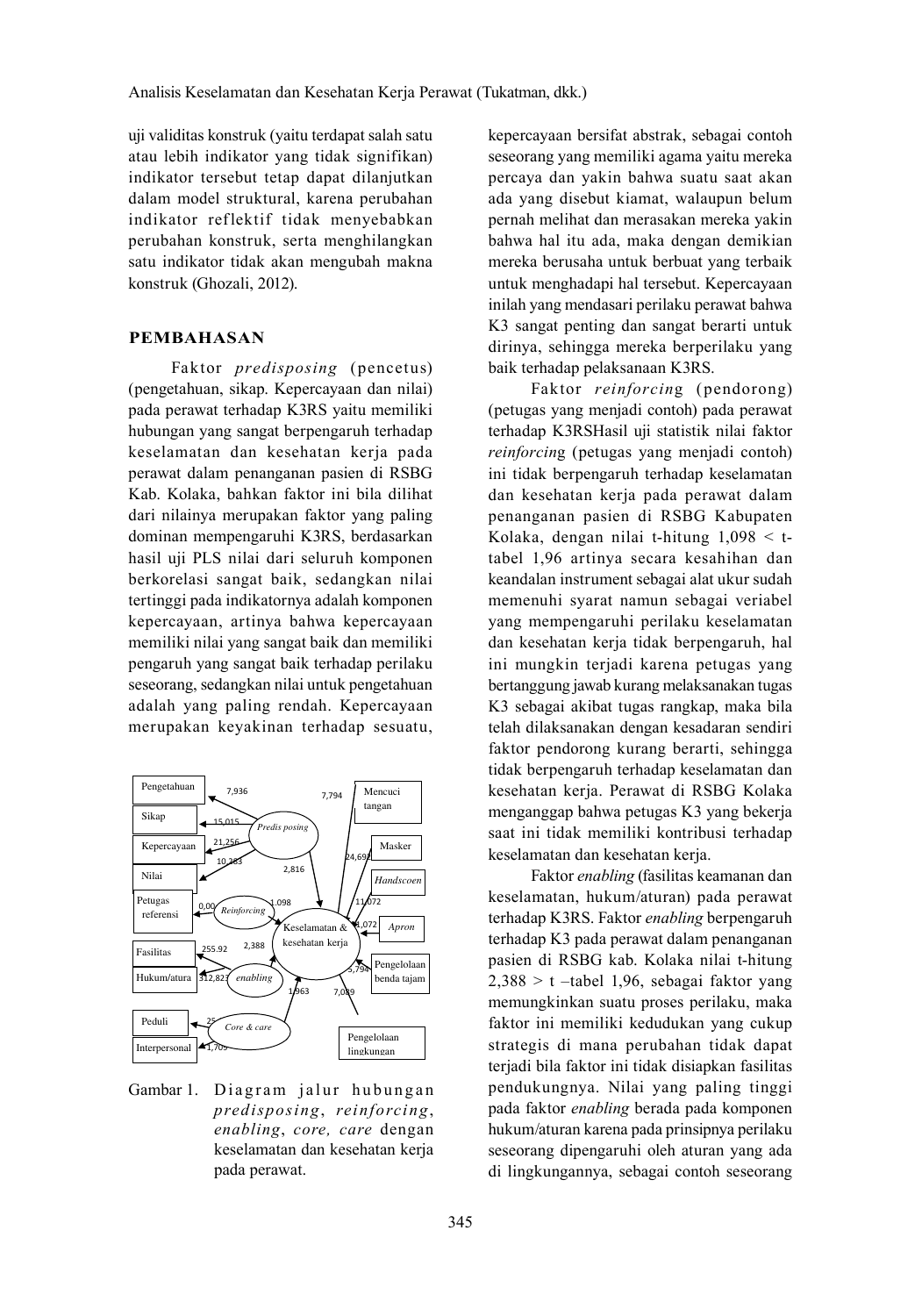vang bekerja sebagai prajurit maka ia harus menaati peraturan dan disiplin terhadap aturan bila tidak maka ia akan terkena hukuman. Kebiasaan dalam menaati aturan ini menjadi kebiasaan yang baik sehingga ia tidak akan melanggar aturan karena kebiasaan disiplin dan sanksi dari aturan tersebut.

Factor core and care. Faktor core, and care (hubungan interpersonal dan kepedulian) berpengaruh terhadap keselamatan dan kesehatan kerja pada perawat dalam penanganan pasien di RSBG Kab. Kolaka, nilai t-hitung  $1,963 >$  t-tabel 1,96. Core, and care, namun pada hasil outer wight nilai yang paling tinggi adalah core, sedangkan care tidak signifikan, hal ini mungkin dipengaruhi oleh indikator care yang kurang variasi dalam pertanyaan dalam instrument indikator kepedulian tidak mempunyai nilai vang bermakna.

### **SIMPULAN DAN SARAN**

#### **Simpulan**

Faktor predisposing merupakan faktor dominan yang menentukan keselamatan dan kesehatan kerja pada perawat, sedangkan kepercayaan merupakan indikator yang sangat dominan berpengaruh, pada faktor predisposisi ini dibanding yang lain. Faktor tidak mempengaruhi keselamatan dan kesehatan kerja pada. Faktor enabling mempengaruhi keselamatan dan kesehatan kerja pada perawat. faktor core-care kurang dominan mempengaruhi keselamatan dan kesehatan kerja pada perawat dalam penanganan pasien di RSBG Kab. Kolaka, di mana pada indikator care (peduli) tidak bermakna dalam kontruk core-care. Rekomendasi pengembangan teori precede-proceed dan core, care, and cure terhadap K3RS, yang dapat dilanjutkan melibatkan faktor predisposing, enabling, core and care.

## Saran

Koordinator K3RS dan pengendalian infeksi yang telah ditunjuk oleh Direktur

RSBG Kab. Kolaka melaksanakan tugas K3RS dengan baik agar program ini dapat meningkatkan mutu, kualitas layanan dan akreditasi rumah sakit, dan perawat diharapkan tetap menjaga dan meningkatkan pengetahuan, sikap, kepercayaan, nilai, hubungan interpersonal, serta tetap peduli pada keselamatan dan kesehatan kerja, untuk menjaga dan meningkatkan keselamatan dan kesehatan diri agar tetap sehat, selamat dan produktif. Peneliti selanjutnya dapat melanjutkan penelitian ini dengan model keperawatan safety yaitu safety perawat dan safety pasien sebagai pengembangan ilmu keperawatan.

#### **DAFTAR PUSTAKA**

- Alligod, T., 2010. Nursing Theorists and Their Work. (Edisi 7). USA: Mosby. Inc. Elsevier.
- DEPKES RI, 2009. Standar Kesehatan dan Keselamatan di Rumah Sakit. Dirjend Bina Kesehatan Masyarakat. Jakarta.
- Frestianiasari & Fenti., 2008. Pengetahuan dan Sikap Perawat tentang Pelaksanaan K3-RS di Bapelkes (RSUD) Genteng Banyuwangi. Jurnal Unair ADLN Perpustakaan Unair.
- Ghozali I, Latan H., 2012. Partial Least Squares Konsep, Metode dan Aplikasi Badan Penerbit Universitas Diponegoro. Semarang.
- Green, L., 2000. Health Promotion Planning and Educational Environment Approach, Second Edition Kesehatan dan Keselamatan Kerja, Mayfied Publising Company. Montain View, USA.
- Nursalam. 2013. Metodologi Penelitian Ilmu Keperawatan: Pendekatan Praktis. Edisi 3. Salemba Medika. Jakarta.
- Nursalam. 2014. Manajemen Keperawatan, Aplikasi dalam Praktik Keperawatan Profesional. Edisi 4. Salemba Medika. Jakarta.
- Permana, L,W, Adisasmito, W., 2004. Analisis Pelaksanaan Tugas dan Fungsi Panitia Pengendalian Infeksi Nosokomial Pelayanan Kesehatan St Carolus Jakarta. Jurnal K3 02 Juni 2005.